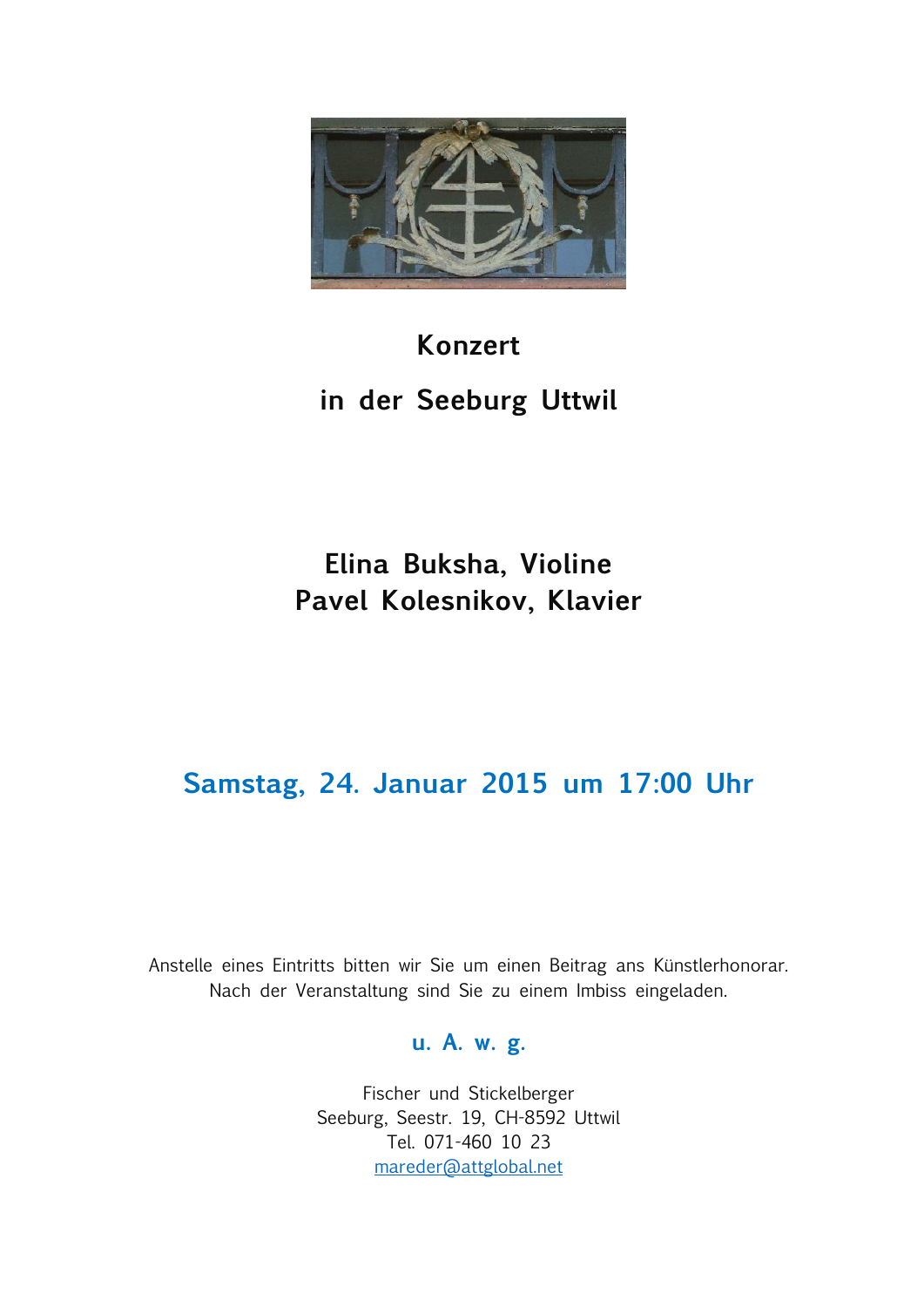Wolfgang Amadeus Mozart (1756-1791)

## **Sonate für Violine und Piano G-Dur KV379 (1781)**

Adagio Allegro Andantino cantabile Tema

Claude Debussy (1862-1918)

### **Sonate für Violine und Piano g-moll (1916/17)**

Allegro vivo Intermède. Fantastique et léger Finale. Très animé

## **PAUSE**

Benjamin Britten (1913-1976)

### **Suite für Violine und Piano op.6 (1934/35)**

March Moto perpetuo Lullaby Waltz

Johannes Brahms (1833-1897)

## **Sonate für Violine und Piano Nr. 1 G-Dur op.78 (1878/79)**

Vivace ma non troppo Adagio - Più andante - Adagio Allegro molto moderato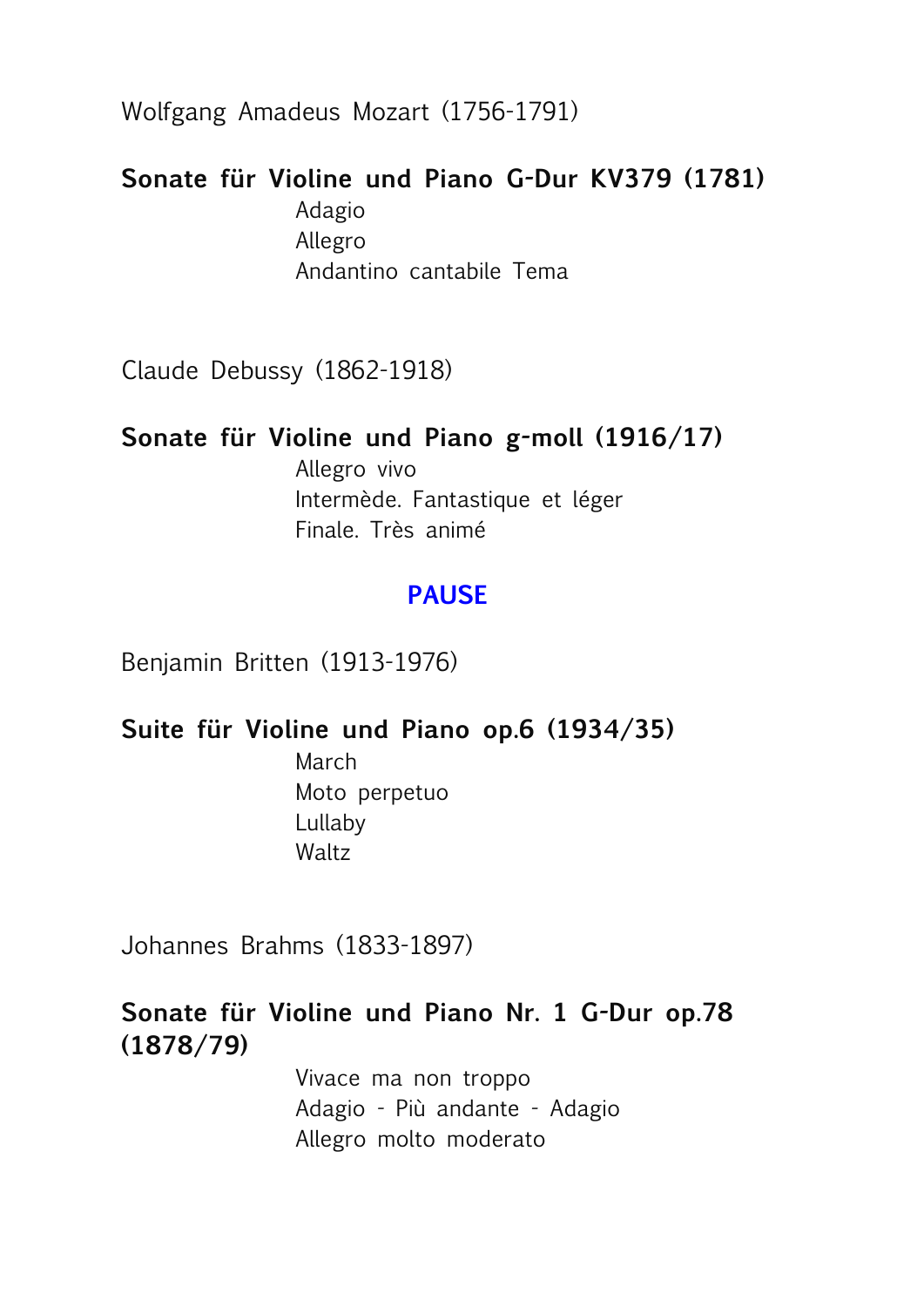#### **Elina Buksha**

Born in Latvia in 1990, Elina Buksha is considered one of Latvia's foremost up and coming musicians. Elina has been playing violin since the age of 5, having been a student of Latvian violin professor Ojars Kalnins until 2009.

Since 2011 Elina studies with french violinist Augustin Dumay in prestigious Queen Elisabeth Music Chapel in Belgium and with Ana Chumachenco in masterclasses in France, Germany and Switzerland.

She has performed in concert halls such as Tampere Philharmonia in Finland, National Academic Chappell in St. Petersburg, Concert Hall "Russia" in Moscow, Laeiszhalle in Hamburg. She has appeared in numerous festivals: Festival du Wallonie, Yuri Bashmet festival in Yaroslavl, Festival du Vexin and others. She has performed with such artists as Maria Joao Pires, Augustin Dumay, Frank Braley and Gerard Caussee.

Since her debut with Liepajas Symphony Amber Sound Orchestra in Latvia, at the age of 12 Elina has had important concert appearances in her native Latvia, which have included regular collaborations with Latvian National Symphony orchestra, Latvian National Opera Orchestra, "Collegium Musicum Riga" and others. Her recordings are regularly broadcasted by Latvian National Radio and Television.

She has also performed with such orchestras as Sinfonietta Riga, Sinfonia Varsovia, the Liège Royal Philharmonic, Südwestdeutsche Philharmonie Konstanz, Musica Viva in Moscow, Royal chamber orchestra of Wallonie and many others.

Elina Bukshas debut CD entitled "Ave Maria", recorded in Riga Dome Cathedral, featuring soprano Inese Galante was released in 2008. In winter 2013 Elina recorded pieces of C. Saint Saens together with Liege Royal Philharmonie and Christian Arming, released by Outhere label.

In 2013 Elina received Latvian Great Music Award, the highest honor in Latvian music for "Debut of the year".

Elina plays Domenico Montagnana violin (1723) given to her from Queen Elisabeth Music chapel.

The highlights of the 2014–15 season include debuts with the Tchaikovsky Symphony Orchestra of Moscow Radio under the baton of Vladimir Fedoseyev, and the Kansai Symphony Orchestra in Japan, with Augustin Dumay.

In summer 2015 Elina will record E. Lalo Concerto Russe, together with Liege Royal Philharmonie and Jean Jacques Kantorow.